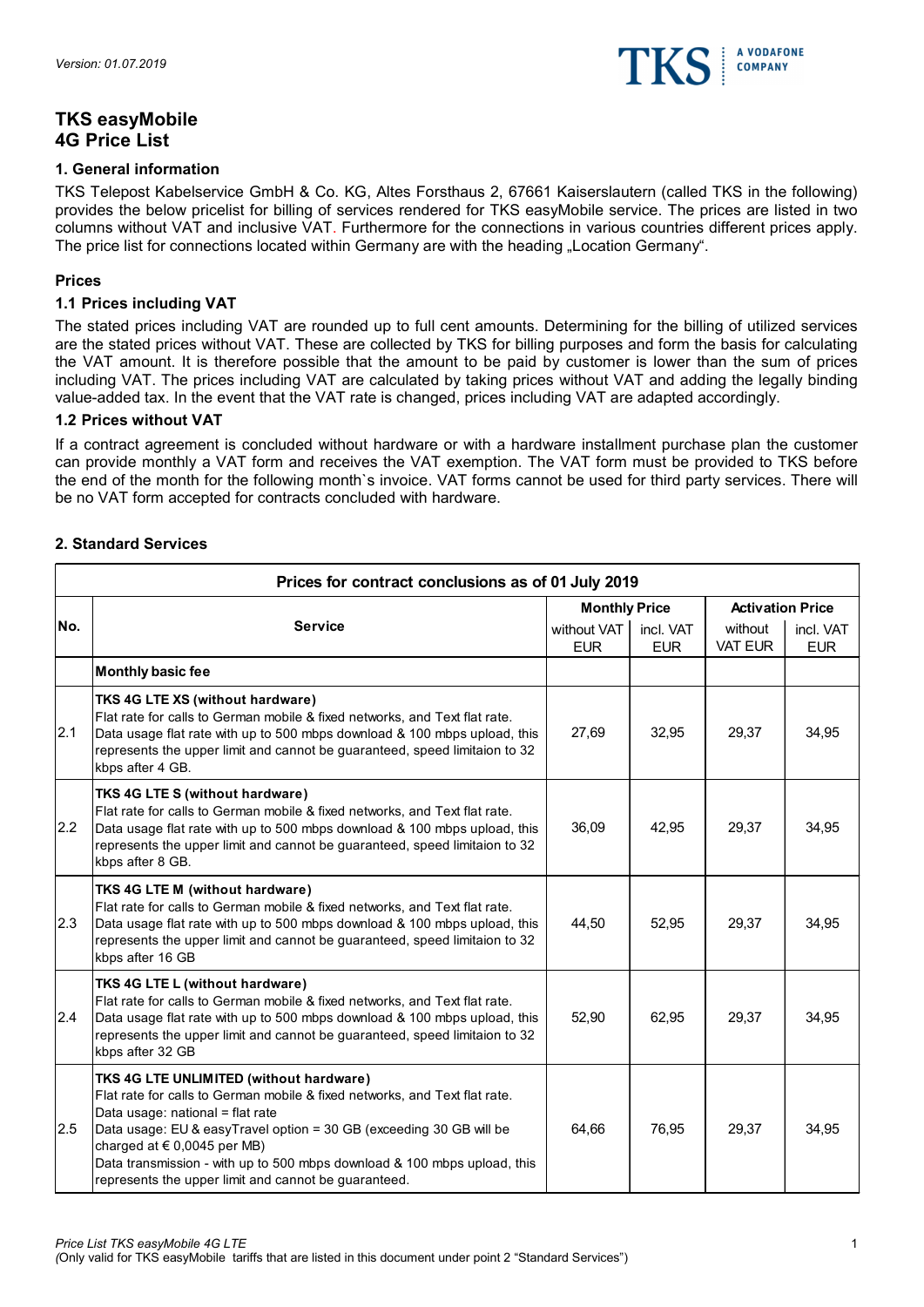

|      | Prices for contract conclusions as of 01 July 2019                                                                                                                                                                                                                                                                  |                           |                   |                           |                         |
|------|---------------------------------------------------------------------------------------------------------------------------------------------------------------------------------------------------------------------------------------------------------------------------------------------------------------------|---------------------------|-------------------|---------------------------|-------------------------|
|      |                                                                                                                                                                                                                                                                                                                     | <b>Monthly Price</b>      |                   |                           | <b>Activation Price</b> |
| No.  | <b>Service</b>                                                                                                                                                                                                                                                                                                      | without VAT<br><b>EUR</b> | incl. VAT<br>EUR. | without VAT<br><b>EUR</b> | incl. VAT<br><b>EUR</b> |
|      | Monthly basic fee                                                                                                                                                                                                                                                                                                   |                           |                   |                           |                         |
| 2.6  | 4G LTE Data Nat S (without hardware)<br>Data tariff (only for data usage)<br>Data usage flat rate with a download speed of up to 500<br>mbps and an upload of up to 100 mbps, speed limitation<br>to 64 kbps after 2 GB                                                                                             | 16,76                     | 19,95             | 29,37                     | 34,95                   |
| 2.7  | 4G LTE Data Nat M (without hardware)<br>Data tariff (only for data usage)<br>Data usage flat rate with a download speed of up to 500<br>mbps and an upload of up to 100 mbps, speed limitation<br>to 64 kbps after 5 GB                                                                                             | 20,97                     | 24,95             | 29,37                     | 34,95                   |
| 2.8  | 4G LTE Data Nat L (without hardware)<br>Data tariff (only for data usage)<br>Data usage flat rate with a download speed of up to 500<br>mbps and an upload of up to 100 mbps, speed limitation<br>to 64 kbps after 12 GB                                                                                            | 25,17                     | 29,95             | 29,37                     | 34,95                   |
|      | 4G LTE Data Nat XL (without hardware)                                                                                                                                                                                                                                                                               |                           |                   |                           |                         |
| 2.9  | Data tariff (only for data usage)<br>Data usage flat rate with a download speed of up to 500<br>mbps and an upload of up to 100 mbps, speed limitation<br>to 64 kbps after 20 GB                                                                                                                                    | 33,57                     | 39,95             | 29,37                     | 34,95                   |
|      | 4G LTE Data Int M (without hardware)                                                                                                                                                                                                                                                                                |                           |                   |                           |                         |
| 2.10 | Data tariff (only for data usage)<br>Data usage flat rate with a download speed of up to 500<br>mbps and an upload of up to 100 mbps, speed limitation<br>to 64 kbps after 16 GB                                                                                                                                    | 33,57                     | 39,95             | 29,37                     | 34,95                   |
| 2.10 | 4G LTE Data Int L (without hardware)<br>Data tariff (only for data usage)<br>Data usage flat rate with a download speed of up to 500<br>mbps and an upload of up to 100 mbps, speed limitation<br>to 64 kbps after 32 GB                                                                                            | 41,98                     | 49,95             | 29,37                     | 34,95                   |
| 2.11 | <b>4G LTE Data Int Max (without hardware)</b><br>Data tariff (only for data usage)<br>Data usage: national = flat rate and $EU = 30 GB$<br>(exceeding 30 GB will be charged at $\in$ 0,0054 per MB)<br>with up to 500 mbps download & 100 mbps upload, this<br>represents the upper limit and cannot be guaranteed. | 75,59                     | 89,95             | 29,37                     | 34,95                   |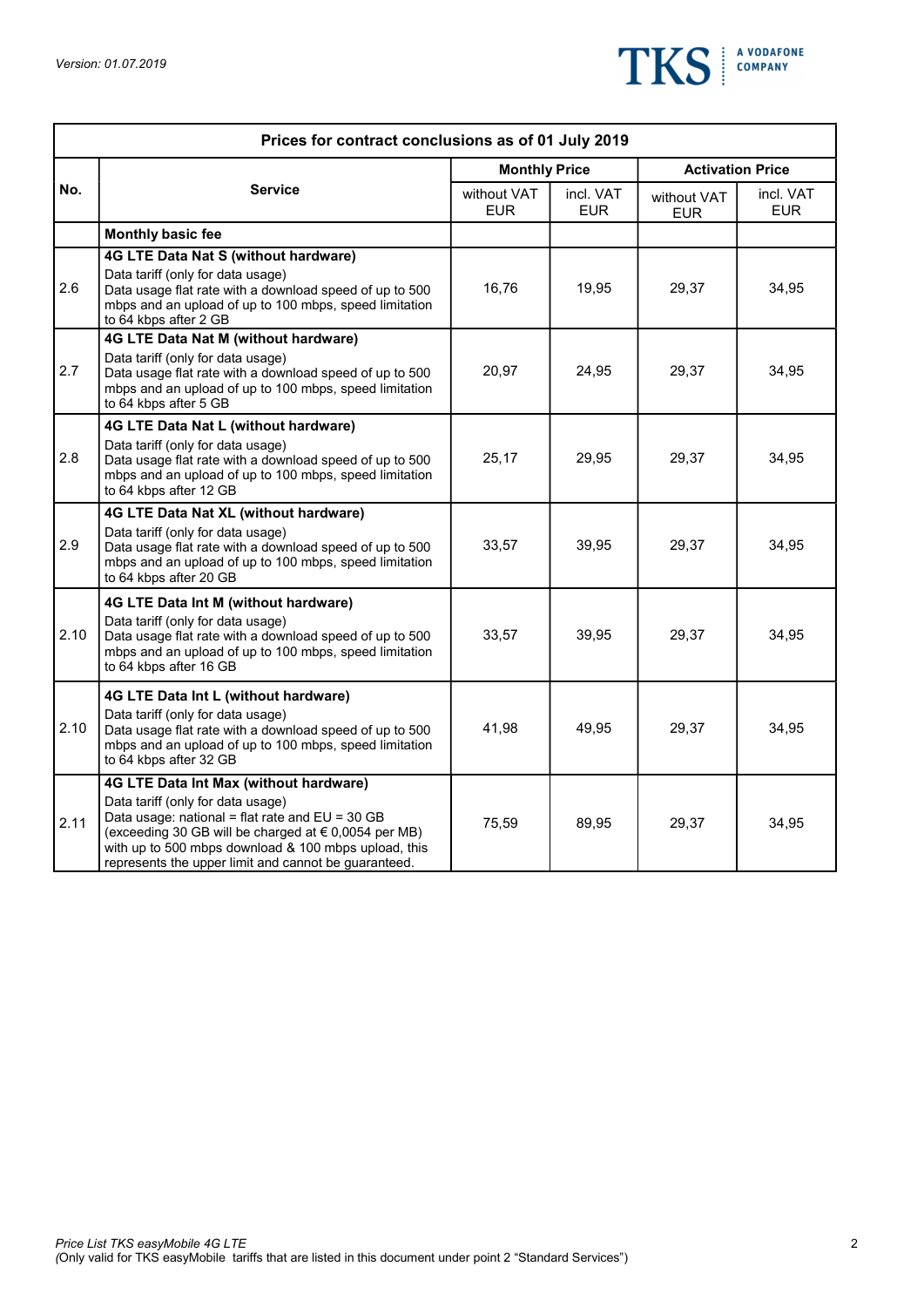

# 3. Additional Options

| No.                 | 3. Additional Options<br><b>Service</b><br>GigaPass* (Only available with 4G LTEXS -L service plans)<br>3.1.1 Chat Pass, monthly<br>3.1.2 Social Pass, monthly<br>3.1.3 Music Pass, monthly<br>Video Pass, monthly<br>(Not available with: 4G LTE XS - S tariff plan) | <b>Price</b><br>without VAT<br><b>EUR</b><br>4,20<br>4,20 | incl. VAT<br><b>EUR</b> | <b>Activation Price</b><br>without VAT<br><b>EUR</b> | incl. VAT    |
|---------------------|-----------------------------------------------------------------------------------------------------------------------------------------------------------------------------------------------------------------------------------------------------------------------|-----------------------------------------------------------|-------------------------|------------------------------------------------------|--------------|
|                     |                                                                                                                                                                                                                                                                       |                                                           |                         |                                                      |              |
|                     |                                                                                                                                                                                                                                                                       |                                                           |                         |                                                      |              |
| 3.1<br>3.1.4<br>3.2 |                                                                                                                                                                                                                                                                       |                                                           |                         |                                                      | <b>EUR</b>   |
|                     |                                                                                                                                                                                                                                                                       |                                                           |                         |                                                      |              |
|                     |                                                                                                                                                                                                                                                                       |                                                           |                         |                                                      |              |
|                     |                                                                                                                                                                                                                                                                       |                                                           | 5,00<br>5,00            | 0,00<br>0,00                                         | 0,00<br>0,00 |
|                     |                                                                                                                                                                                                                                                                       | 4,20                                                      | 5,00                    | 0,00                                                 | 0,00         |
|                     |                                                                                                                                                                                                                                                                       |                                                           |                         |                                                      |              |
|                     |                                                                                                                                                                                                                                                                       | 8,40                                                      | 10,00                   | 0,00                                                 | 0,00         |
|                     | SpeedUp ** (Not available for 4G LTE UNLIMITED & Data                                                                                                                                                                                                                 |                                                           |                         |                                                      |              |
|                     | service plans)                                                                                                                                                                                                                                                        |                                                           |                         |                                                      |              |
|                     | 3.2.1 SpeedUp 1 GB, monthly                                                                                                                                                                                                                                           | 5,84                                                      | 6,95                    | 0,00                                                 | 0,00         |
|                     | 3.2.2 SpeedUp 3 GB, monthly                                                                                                                                                                                                                                           | 12,56                                                     | 14,95                   | 0,00                                                 | 0,00         |
|                     | 3.2.3 SpeedUp 6 GB, monthly                                                                                                                                                                                                                                           | 20,97                                                     | 24,95                   | 0,00                                                 | 0,00         |
| 3.3                 | SpeedFlex***                                                                                                                                                                                                                                                          |                                                           |                         |                                                      |              |
|                     | 3.3.1 SpeedFlex 250 - 250 additional MB with unlimited speed                                                                                                                                                                                                          | 2,52                                                      | 3,00                    | 0,00                                                 | 0,00         |
|                     | 3.3.2 SpeedFlex 500 - 500 additional MB with unlimited speed                                                                                                                                                                                                          | 4,20                                                      | 5,00                    | 0,00                                                 | 0,00         |
|                     | 3.3.3 SpeedFlex 1 - 1 additional GB with unlimited speed                                                                                                                                                                                                              | 8,40                                                      | 10,00                   | 0,00                                                 | 0,00         |
|                     |                                                                                                                                                                                                                                                                       |                                                           |                         |                                                      |              |
|                     | easyConnect Global Option**** (Not available for Data                                                                                                                                                                                                                 |                                                           |                         |                                                      |              |
| 3.4                 | service plans)                                                                                                                                                                                                                                                        | 12,56                                                     | 14,95                   | 0,00                                                 | 0,00         |
|                     | This option provides over the myTKS App a calling flat rate                                                                                                                                                                                                           |                                                           |                         |                                                      |              |
|                     | to selected countries (refer to TKS easyConnect price list).                                                                                                                                                                                                          |                                                           |                         |                                                      |              |
|                     | Only available with TKS 4G LTE XS - L tariffs (not available for 4G LTE UNLIMITED or Data plans).<br>All the GigaPasses are only valid nationally. Abroad the respective data volume from the tariff will be used.                                                    |                                                           |                         |                                                      |              |
|                     | The GigaPass options starts on the requested date and ends with the termination of mobile contract. The GigaPass options can not be<br>canceled w ithout cancelling the entire mobile contract.                                                                       |                                                           |                         |                                                      |              |
|                     | ** Not available for 4G LTE UNLIMITED or Data service plans. The SpeedUp option starts on the requested date and ends with the                                                                                                                                        |                                                           |                         |                                                      |              |
|                     | termination of mobile contract. The SpeedUp option can not be canceled w ithout cancelling the entire mobile contract. The unused data w ill                                                                                                                          |                                                           |                         |                                                      |              |
|                     | expire at the end of the billing cycle and will not rollover to the next billing cycle                                                                                                                                                                                |                                                           |                         |                                                      |              |
|                     | <sup>***</sup> Only availbale with TKS 4G LTE XS - L tariffs.                                                                                                                                                                                                         |                                                           |                         |                                                      |              |
|                     | The SpeedFlex are options that can only be booked by the customer after the 100% of the data volume has been used.                                                                                                                                                    |                                                           |                         |                                                      |              |
|                     | The customer can book the option by replying to the 90% warning text or by sending the desired data volume ("250", "500", or "1") per                                                                                                                                 |                                                           |                         |                                                      |              |
|                     | text to 70997.<br>**** Only available with TKS 4G LTE service plans. Not available for Data service plans.                                                                                                                                                            |                                                           |                         |                                                      |              |
|                     | With the easyConnect Mobile Global option all easyConnect Global countries (landlines and certain mobile connections), can be called free                                                                                                                             |                                                           |                         |                                                      |              |
|                     | of charge according to the fair use policy.                                                                                                                                                                                                                           |                                                           |                         |                                                      |              |
|                     | The fair use policy permits a maximum total talk time (incoming & outgoing calls) of 20,000 min per month over the myTKS App. After 4                                                                                                                                 |                                                           |                         |                                                      |              |
|                     | hours of continuous use the connection will automatically be disconnected. Price for exceeding included fair use budget will be charged                                                                                                                               |                                                           |                         |                                                      |              |
|                     | at standard Global rates (refer to easy Connect price list).                                                                                                                                                                                                          |                                                           |                         |                                                      |              |
|                     | The myTKS App will be terminated by exceeding the fair use budget over two consequent months.                                                                                                                                                                         |                                                           |                         |                                                      |              |
|                     | Cancellations are only valid to the end of the follow ing month.                                                                                                                                                                                                      |                                                           |                         |                                                      |              |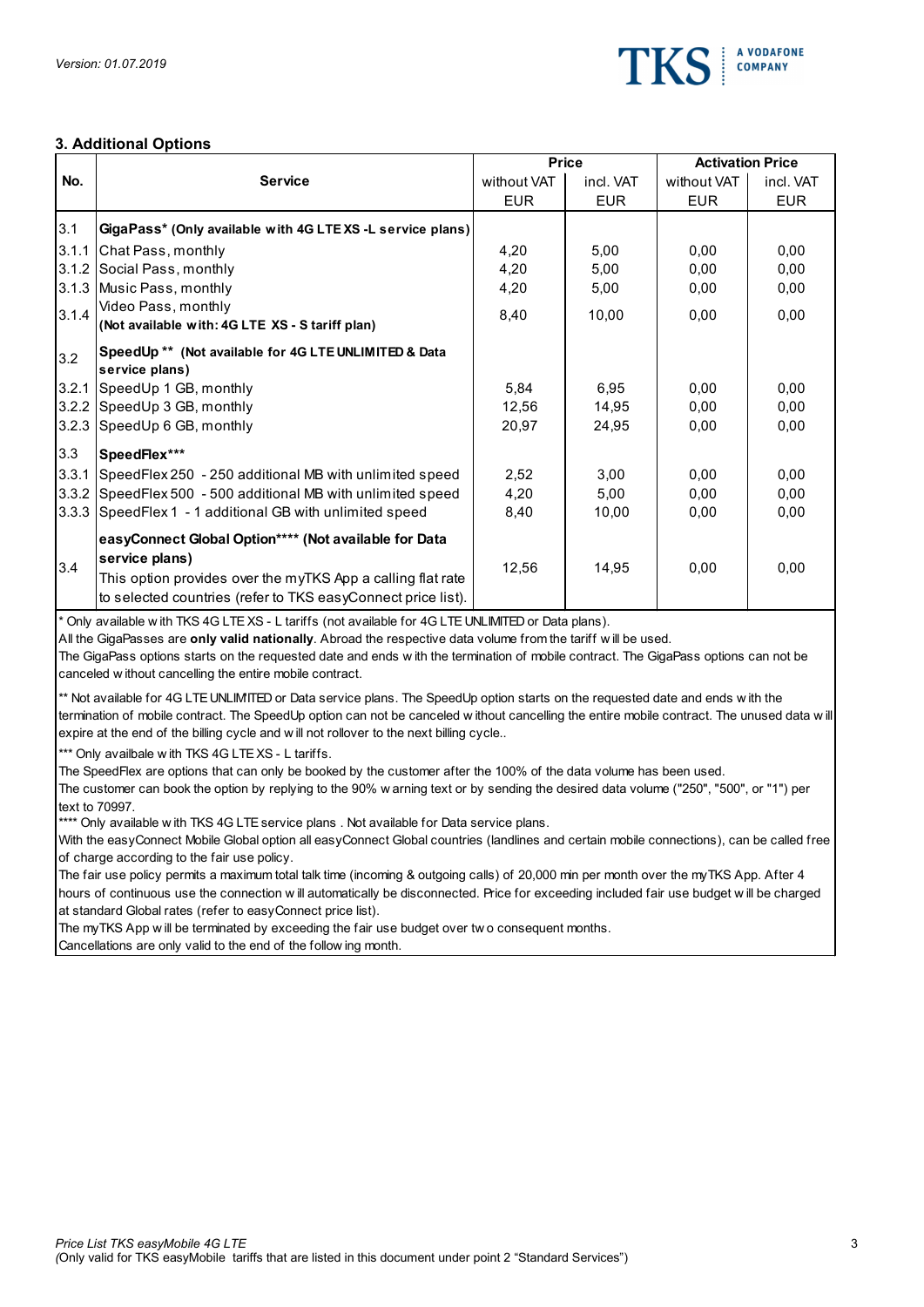

# 4. Services

| 4. Services |                                                                                          |                      |            |                         |            |
|-------------|------------------------------------------------------------------------------------------|----------------------|------------|-------------------------|------------|
|             |                                                                                          | <b>Monthly Price</b> |            | <b>Activation Price</b> |            |
| No.         | <b>Service</b>                                                                           | without VAT          | incl. VAT  | without VAT             | incl. VAT  |
|             | <b>Activation Rates</b>                                                                  | <b>EUR</b>           | <b>EUR</b> | <b>EUR</b>              | <b>EUR</b> |
| 4.1         | Upgrade to a higher monthly plan                                                         | 0,00                 | 0,00       | 0,00                    | 0,00       |
| 4.2         | Downgrade to a lower monthly plan                                                        | 0,00                 | 0,00       | 25,17                   | 29,95      |
| 4.3         | Portfolio change - Processing Fee (TeM)                                                  | 0,00                 | 0,00       | 10,00                   | 11,90      |
|             | <b>Additional Services</b>                                                               |                      |            |                         |            |
| 4.4         | Itemized billing                                                                         | 0,00                 | 0,00       | 0,00                    | 0,00       |
| 4.5         | Change over from invoice via e-mail to paper invoice, one-time fee                       | 0,00                 | 0,00       | 8,36                    | 9,95       |
| 4.6         | Additional charge for sending of paper invoice, monthly fee                              | 2,10                 | 2,50       | 0,00                    | 0,00       |
| 4.7         | Charge for a duplicate invoice / document, one-time fee per duplicate                    | 0,00                 | 0,00       | 2,48                    | 2,95       |
| 4.8         | Late fee*                                                                                | 0,00                 | 0,00       | 7,95                    |            |
| 4.9         | Charge for returned direct-debit orders *                                                | 0,00                 | 0,00       | 3,73                    |            |
| 4.10        | Charge for returned credit card direct-debit orders *                                    | 0,00                 | 0,00       | 3,73                    |            |
| 4.11        | Reconnection fee after cancellation/blocking<br>(available reconnection time is limited) | 0,00                 | 0,00       | 16,76                   | 19,95      |
|             | 4.12 Processing fee                                                                      | 0,00                 | 0,00       | 10,00                   | 11,90      |
|             | 4.13 Charge for a replacement SIM card                                                   | 0,00                 | 0,00       | 16,76                   | 19,95      |
| 4.14        | Change of telephone number                                                               | 0,00                 | 0,00       | 16,76                   | 19,95      |
|             | 4.15 Charge for replacement SIM and cell phone number at same time                       | 0,00                 | 0,00       | 25,17                   | 29,95      |
|             | 4.16 Charge for PUK information                                                          | 0,00                 | 0,00       | 4,16                    | 4,95       |
|             | 4.17 Charge for inporting a cell phone number from an other provider                     | 0,00                 | 0,00       | 0,00                    | 0,00       |
|             | 4.18 Charge for outporting a cell phone number to another provider                       | 0,00                 | 0,00       | 25,17                   | 29,95      |
|             | 4.19 Block on service                                                                    | 0,00                 | 0,00       | 10,00                   | 11,90      |
|             | 4.20 Block on service caused by non-payment                                              | 0,00                 | 0,00       | 10,00                   |            |
|             | 4.21 Block for outgoing international calls                                              | 0,00                 | 0,00       | 10,00                   | 11,90      |
|             | 4.22 Block for Roaming (Complete block for voice and data)                               | 0,00                 | 0,00       | 10,00                   | 11,90      |
|             | 4.23 Block for 0900 numbers (automatically preset)                                       | 0,00                 | 0,00       | 0,00                    | 0,00       |
|             | 4.24 Block for 0180 numbers (automatically preset)                                       | 0,00                 | 0,00       | 0,00                    | 0,00       |
|             | 4.25 Block for 118x numbers (automatically preset)                                       | 0,00                 | 0,00       | 0,00                    | 0,00       |
|             | 4.26 Block for 0137 numbers (automatically preset)                                       | 0,00                 | 0,00       | 0,00                    | 0,00       |
|             | Block for 22 numbers - Premium Voice Short dial numbers                                  | 0,00                 | 0,00       | 0,00                    | 0,00       |
| 4.27        | (automatically preset)                                                                   |                      |            |                         |            |

\* These additional services are always charged without VAT.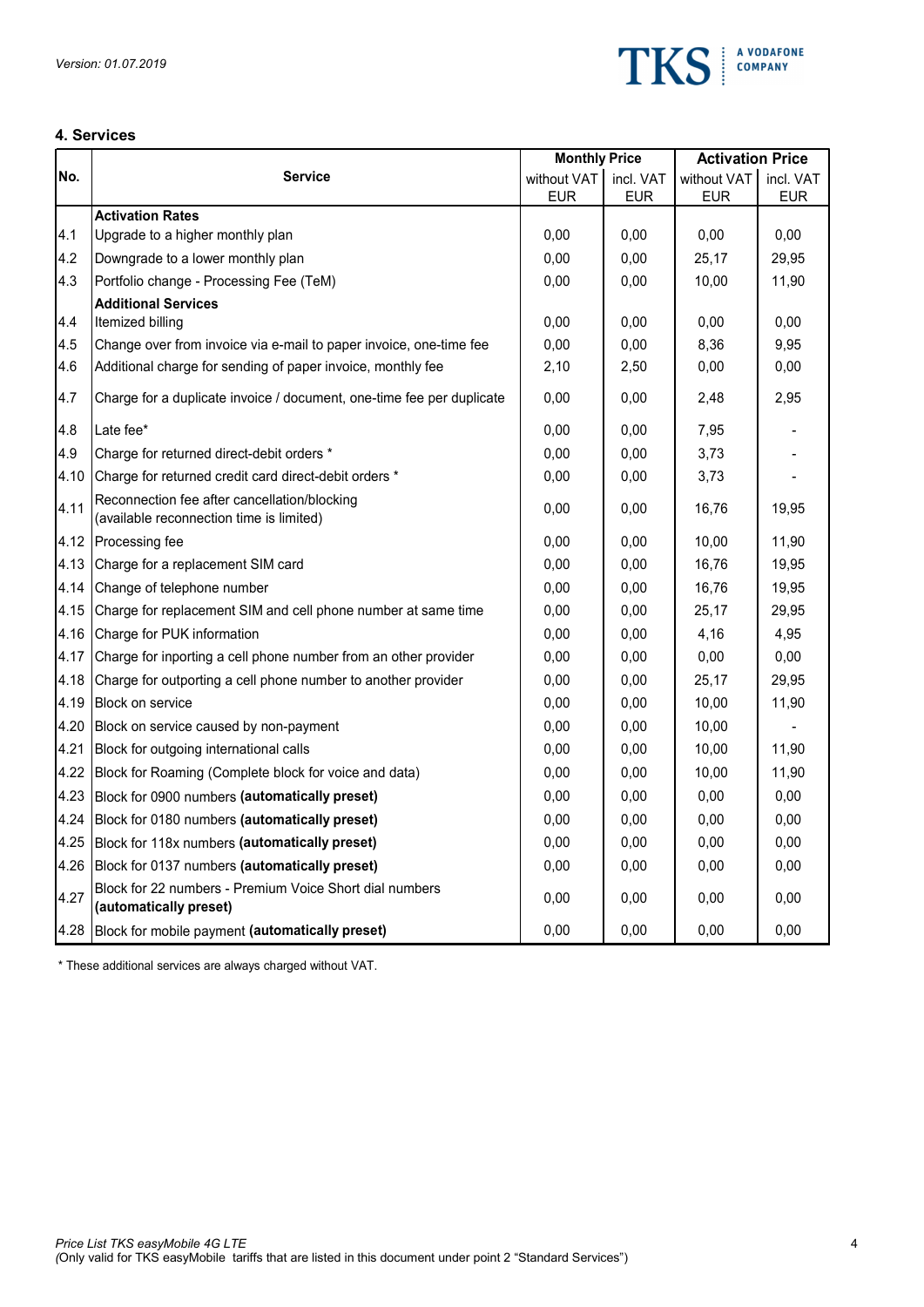

# 5. TKS easyMobile Telephone Connections

## 5.1 Billing basics

The price calculation is determined by the connection duration, the kind of connections and the tariff times.

The billed connection time generally starts with the acceptation at the called party side. The connection time ends with the termination of the phone connection. For all phone connections initiated over a TKS easyMobile service a metering rate of 60 seconds applies, if there are no further agreements. Each 60 second time frame will be charged referring to the currently valid pricelist.

#### 5.2 Germany connections

#### 5.2.1 German fixed network (Location Germany)

#### 5.3 International connections

# 5.4 Connection Prices for National Standard Connections (Location Germany)

# 5.5 Connection Prices for National Special Connections & Service Connections (Location Germany)

|                  | 5.2.1 German fixed network (Location Germany)                                                                                                                                                                                                                                                                                                                                                                                                                                                                                                                                                                                                                                                                                                                                                                                                                                                                                               |                                          |                                        |                 |                          |                          |
|------------------|---------------------------------------------------------------------------------------------------------------------------------------------------------------------------------------------------------------------------------------------------------------------------------------------------------------------------------------------------------------------------------------------------------------------------------------------------------------------------------------------------------------------------------------------------------------------------------------------------------------------------------------------------------------------------------------------------------------------------------------------------------------------------------------------------------------------------------------------------------------------------------------------------------------------------------------------|------------------------------------------|----------------------------------------|-----------------|--------------------------|--------------------------|
|                  | German fixed network call connections are connections for outgoing calls initiated by the customers themselves, for<br>calling German fixed network phone numbers <sup>1),2)</sup> with area code that are connected through TKS.<br><sup>1)</sup> Phone numbers starting with 00, 01, 031, 0500, 0501, 0601, 0700, 0701, 0800, 0801, 0900, 0901, 0902, 0903, 0904 and 0905 are not<br>billed as German fixed network calls according to the currently valid regulations of the Bundesnetzagentur. Numbers starting with these<br>prefixes and premium rate services not included in any budgets or flat rates.<br><sup>2)</sup> Phone numbers starting with 032 are not billed as German fixed network calls according to the currently valid regulations of the<br>Bundesnetzagentur. Numbers starting with this prefix are included in the TKS budgets or flat rates. Exceeding the TKS budget will be<br>charged at $\in 0.29$ per min. |                                          |                                        |                 |                          |                          |
|                  | 5.3 International connections                                                                                                                                                                                                                                                                                                                                                                                                                                                                                                                                                                                                                                                                                                                                                                                                                                                                                                               |                                          |                                        |                 |                          |                          |
|                  | Connections are only possible to countries listed on this pricelist. On this price list are only the international costs<br>listed that apply for calls from Germany to a foreign country.<br>This price list does not apply when you are outside of German.                                                                                                                                                                                                                                                                                                                                                                                                                                                                                                                                                                                                                                                                                |                                          |                                        |                 |                          |                          |
|                  | 5.4 Connection Prices for National Standard Connections (Location Germany)                                                                                                                                                                                                                                                                                                                                                                                                                                                                                                                                                                                                                                                                                                                                                                                                                                                                  |                                          |                                        |                 |                          |                          |
|                  | National Standard connection prices vary depending on the tariff rate that was contractually agreed to.                                                                                                                                                                                                                                                                                                                                                                                                                                                                                                                                                                                                                                                                                                                                                                                                                                     |                                          |                                        |                 |                          |                          |
|                  | 5.5 Connection Prices for National Special Connections & Service Connections (Location Germany)                                                                                                                                                                                                                                                                                                                                                                                                                                                                                                                                                                                                                                                                                                                                                                                                                                             |                                          |                                        |                 |                          |                          |
|                  |                                                                                                                                                                                                                                                                                                                                                                                                                                                                                                                                                                                                                                                                                                                                                                                                                                                                                                                                             |                                          | <b>TKS easyMobile</b>                  |                 |                          |                          |
|                  |                                                                                                                                                                                                                                                                                                                                                                                                                                                                                                                                                                                                                                                                                                                                                                                                                                                                                                                                             |                                          |                                        |                 | Plus per connection      |                          |
| No.              | <b>Service</b>                                                                                                                                                                                                                                                                                                                                                                                                                                                                                                                                                                                                                                                                                                                                                                                                                                                                                                                              | <b>Destination</b><br><b>Call Number</b> | <b>Price per Minute</b><br>without VAT | Incl. VAT       | <b>Without VAT</b>       | Incl. VAT                |
|                  | Emergency Calls, 110 / 112                                                                                                                                                                                                                                                                                                                                                                                                                                                                                                                                                                                                                                                                                                                                                                                                                                                                                                                  | 110<br>112                               | <b>EUR</b><br>0                        | <b>EUR</b><br>0 | <b>EUR</b>               | <b>EUR</b>               |
| $\boldsymbol{2}$ | Freephone Service, 0800 / 00800                                                                                                                                                                                                                                                                                                                                                                                                                                                                                                                                                                                                                                                                                                                                                                                                                                                                                                             | 0800<br>00800                            | 0,000                                  | 0               |                          |                          |
| 3                | Personal Number (Mo - So 9:00 - 21:00)                                                                                                                                                                                                                                                                                                                                                                                                                                                                                                                                                                                                                                                                                                                                                                                                                                                                                                      | 700                                      | 0,370                                  | 0,44            | $\blacksquare$           | $\overline{\phantom{a}}$ |
| 3                | Personal Number (Mo - So 21:00 - 09:00)                                                                                                                                                                                                                                                                                                                                                                                                                                                                                                                                                                                                                                                                                                                                                                                                                                                                                                     | 700                                      | 0,320                                  | 0,381           |                          |                          |
| 4                | TKS easyConnect fixed network & Voice-over-IP,<br>032                                                                                                                                                                                                                                                                                                                                                                                                                                                                                                                                                                                                                                                                                                                                                                                                                                                                                       | 032                                      | 0,244                                  | 0,29            | $\overline{\phantom{a}}$ | $\overline{\phantom{a}}$ |
| 5                | <b>Telephone Directory Inquiries</b>                                                                                                                                                                                                                                                                                                                                                                                                                                                                                                                                                                                                                                                                                                                                                                                                                                                                                                        |                                          |                                        |                 |                          |                          |
| 5.1              | Directory Inquiries, 11818                                                                                                                                                                                                                                                                                                                                                                                                                                                                                                                                                                                                                                                                                                                                                                                                                                                                                                                  | 11818                                    | 1,320                                  | 1,571           | 0,790                    | 0,940                    |
| 5.2              | Telekom Directory Inquiries, 11833                                                                                                                                                                                                                                                                                                                                                                                                                                                                                                                                                                                                                                                                                                                                                                                                                                                                                                          | 11833                                    | 1,190                                  | 1,416           | 0,630                    | 0,750                    |
| 5.3              | Telekom International Directory Inquiries, 11834                                                                                                                                                                                                                                                                                                                                                                                                                                                                                                                                                                                                                                                                                                                                                                                                                                                                                            | 11834                                    | 2,261                                  | 2,691           | $\blacksquare$           | $\overline{\phantom{a}}$ |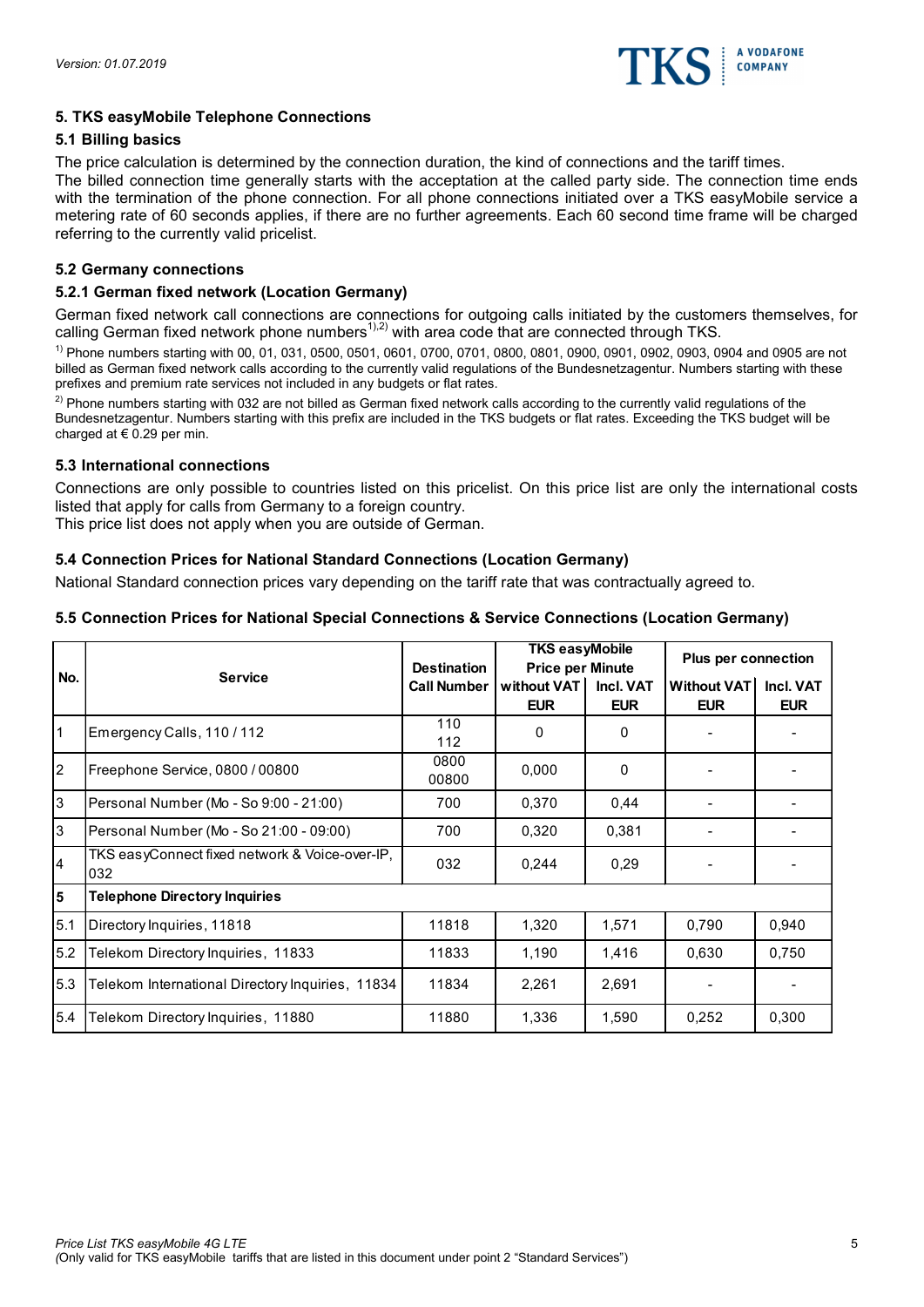

|                       | Version: 01.07.2019                                                             |                             |                                     |                                      |                                                  | <b>TKS</b>              |                | <b>A VODAFONE</b><br><b>COMPANY</b> |
|-----------------------|---------------------------------------------------------------------------------|-----------------------------|-------------------------------------|--------------------------------------|--------------------------------------------------|-------------------------|----------------|-------------------------------------|
| $\vert 6$             | <b>Service numbers</b>                                                          |                             |                                     |                                      |                                                  |                         |                |                                     |
| 6.1                   | Televote, 01370 until 01375                                                     |                             | 01370 until<br>01375                | 0,680                                | 0,810                                            |                         | 0,21           | 0,25                                |
| 6.2                   | Televote, 01376                                                                 |                             | 01376                               | 0,280                                | 0,333                                            |                         | 0,253          | 0,3                                 |
| 6.3                   | Televote, 01377                                                                 |                             | 01377                               | 0,280                                | 0,333                                            |                         | 1,00           | 1,19                                |
| 6.4                   | Televote, 01378 - 01379                                                         |                             | 01378 until<br>01379                | 0,280                                | 0,333                                            |                         | 0,505          | 0,60                                |
|                       | 6.5 Service, 01801 until 01805                                                  |                             | 0180 until<br>01805                 | max. 0,353                           | max. 0,42                                        |                         | 0,000          | 0,000                               |
| 6.6                   | Service, 01806                                                                  |                             | 01806                               | 0,000                                | 0,000                                            |                         | max. 0,504     | max. 0,60                           |
| 6.7                   | Service, 01807                                                                  |                             | 01807                               | max. 0,36                            | max., 042                                        |                         | $\sim$         | $\blacksquare$                      |
|                       | 6.8 Sevice, 22 (Mo - So 6:00 - 22:00)                                           |                             | 22                                  | 0,160                                | 0,190                                            |                         | $\blacksquare$ | $\sim$                              |
| 6.9                   | Service 22. (Mo - So 22:00 - 06:00)                                             |                             | 22.                                 | 0,110                                | 0,130                                            |                         | $\blacksquare$ | $\overline{\phantom{a}}$            |
|                       | 6.10 Service, 0800/00800                                                        |                             | 0800/<br>00800                      | 0,000                                | 0,000                                            |                         |                |                                     |
|                       | 6.11 Service number, 0900                                                       |                             | 0900                                | Price is annoced before<br>connected |                                                  |                         |                | $\blacksquare$                      |
|                       |                                                                                 |                             |                                     |                                      |                                                  |                         |                |                                     |
|                       | 5.6 Connection Prices for International Standard Connections (Location Germany) |                             |                                     |                                      |                                                  |                         |                |                                     |
| No                    | Country group                                                                   |                             | <b>Time frame</b>                   |                                      | <b>TKS easyMobile</b><br><b>Price per Minute</b> |                         |                |                                     |
|                       |                                                                                 |                             |                                     | without VAT<br><b>EUR</b>            |                                                  | Incl. VAT<br><b>EUR</b> |                |                                     |
| 1                     | Calls to foreign countries                                                      |                             |                                     |                                      |                                                  |                         |                |                                     |
| 1.1                   | Zone 1 (EU)                                                                     | Whole day                   |                                     | 0,190                                |                                                  | 0,226                   |                |                                     |
| 1.2                   | Zone 1 (Europe)                                                                 | Off Peak (rest of the time) | Peak (Mo till Fr 07:00 till 18:00h) | 0,832<br>0,580                       |                                                  | 0,990<br>0,690          |                |                                     |
| 1.3                   | Zone 2 (USA & Canada)                                                           | Whole day                   |                                     | 0,832                                |                                                  | 0,990                   |                |                                     |
| 1.4<br>$\overline{2}$ | Zone 3 (Rest of the World)<br>Video calls to foreign countries                  | Whole day                   |                                     | 1,630                                |                                                  | 1,940                   |                |                                     |

# 5.6 Connection Prices for International Standard Connections (Location Germany)

| 6.7                     | Service, 01807                                                                                                                                              |                                                                    | 01807                                            |                           | max. 0,36                 | max., 042                                        |                           |                          |                         |
|-------------------------|-------------------------------------------------------------------------------------------------------------------------------------------------------------|--------------------------------------------------------------------|--------------------------------------------------|---------------------------|---------------------------|--------------------------------------------------|---------------------------|--------------------------|-------------------------|
|                         | 6.8 Sevice, 22 (Mo - So 6:00 - 22:00)                                                                                                                       |                                                                    | 22                                               |                           | 0,160                     | 0,190                                            |                           |                          |                         |
|                         | 6.9 Service 22. (Mo - So 22:00 - 06:00)                                                                                                                     |                                                                    | 22.                                              |                           | 0,110                     | 0,130                                            |                           | $\overline{\phantom{a}}$ | $\blacksquare$          |
|                         | 6.10 Service, 0800/00800                                                                                                                                    |                                                                    | 0800/<br>00800                                   |                           | 0,000                     | 0,000                                            |                           |                          |                         |
|                         | 6.11 Service number, 0900                                                                                                                                   |                                                                    | 0900                                             |                           |                           | Price is annoced before<br>connected             |                           | $\overline{\phantom{a}}$ | $\blacksquare$          |
|                         | 5.6 Connection Prices for International Standard Connections (Location Germany)                                                                             |                                                                    |                                                  |                           |                           |                                                  |                           |                          |                         |
| <b>No</b>               | Country group                                                                                                                                               |                                                                    | <b>Time frame</b>                                |                           |                           | <b>TKS easyMobile</b><br><b>Price per Minute</b> |                           |                          |                         |
|                         |                                                                                                                                                             |                                                                    |                                                  |                           | without VAT<br><b>EUR</b> |                                                  | Incl. VAT<br><b>EUR</b>   |                          |                         |
| $\overline{\mathbf{1}}$ | Calls to foreign countries                                                                                                                                  |                                                                    |                                                  |                           |                           |                                                  |                           |                          |                         |
| 1.1                     | Zone 1 (EU)                                                                                                                                                 | Whole day                                                          |                                                  |                           | 0,190                     |                                                  | 0,226                     |                          |                         |
| 1.2                     | Zone 1 (Europe)                                                                                                                                             | Peak (Mo till Fr 07:00 till 18:00h)<br>Off Peak (rest of the time) |                                                  |                           | 0,832<br>0,580            |                                                  | 0,990<br>0,690            |                          |                         |
| $1.3$                   | Zone 2 (USA & Canada)                                                                                                                                       | Whole day                                                          |                                                  |                           | 0,832                     |                                                  | 0,990                     |                          |                         |
| 1.4                     | Zone 3 (Rest of the World)                                                                                                                                  | Whole day                                                          |                                                  |                           | 1,630                     |                                                  | 1,940                     |                          |                         |
| 2                       | Video calls to foreign countries                                                                                                                            |                                                                    |                                                  |                           |                           |                                                  |                           |                          |                         |
| 2.1                     | Zone 1 (Europe)                                                                                                                                             | Peak (Mo till Fr 07:00 till 18:00h)<br>Off Peak (rest of the time) |                                                  |                           | 1,630<br>1,110            |                                                  | 1,940<br>1,320            |                          |                         |
| 2.3                     | USA & Canada                                                                                                                                                | Whole day                                                          |                                                  |                           | 1,714                     |                                                  | 2,040                     |                          |                         |
| 2.4                     | Rest of the World                                                                                                                                           | Whole day                                                          |                                                  |                           | 2,580                     |                                                  | 3,070                     |                          |                         |
|                         | 5.7 Additional Options for International Connections (Location Germany)                                                                                     |                                                                    |                                                  |                           |                           |                                                  |                           |                          |                         |
|                         |                                                                                                                                                             |                                                                    |                                                  |                           | <b>Price</b>              |                                                  |                           |                          | <b>Activation Price</b> |
| No.                     | <b>Service</b>                                                                                                                                              |                                                                    |                                                  | without VAT<br><b>EUR</b> |                           | incl. VAT<br><b>EUR</b>                          | without VAT<br><b>EUR</b> |                          | incl. VAT<br><b>EUR</b> |
| 11                      | <b>Additional Options - International</b>                                                                                                                   |                                                                    |                                                  |                           |                           |                                                  |                           |                          |                         |
| 1.1                     | International Minuten Option***<br>60 Minutes for calls to listed countries, monthly                                                                        |                                                                    |                                                  | 4,20                      |                           | 5,00                                             | 0,00                      |                          | 0,00                    |
|                         | *** Only available with TKS 4G S - XXL tarrifs. Only valid for calls from Germany to the countries listed in<br>"International Minuten Option country list" |                                                                    |                                                  |                           |                           |                                                  |                           |                          |                         |
|                         |                                                                                                                                                             |                                                                    | <b>International Minuten Option country list</b> |                           |                           |                                                  |                           |                          |                         |
|                         |                                                                                                                                                             |                                                                    |                                                  |                           |                           |                                                  |                           |                          |                         |

# 5.7 Additional Options for International Connections (Location Germany)

|      |                                                                                      |             | <b>Price</b> |             | <b>Activation Price</b> |
|------|--------------------------------------------------------------------------------------|-------------|--------------|-------------|-------------------------|
| No.  | <b>Service</b>                                                                       | without VAT | incl. VAT    | without VAT | incl. VAT               |
|      |                                                                                      | <b>EUR</b>  | <b>EUR</b>   | EUR         | <b>EUR</b>              |
| I1   | Additional Options - International                                                   |             |              |             |                         |
| I1.1 | International Minuten Option***<br>60 Minutes for calls to listed countries, monthly | 4,20        | 5,00         | 0,00        | 0,00                    |

#### International Minuten Option country list

Belgium, Austria, Bulgaria, Croatia, Cyprus , Czech Republic, Denmark, Estonia, Finland, France, French Guiana, Gibraltar, Great Britain, Greece, Guadeloupe , Hungary, Iceland, Ireland, Italy, Latvia, Liechtenstein, Lithuania, Luxembourg, Malta , Martinique, Netherlands, Norway, Poland, Portugal , Romania, Slovakia, Slovenia, Spain, Sweden, Switzerland, Turkey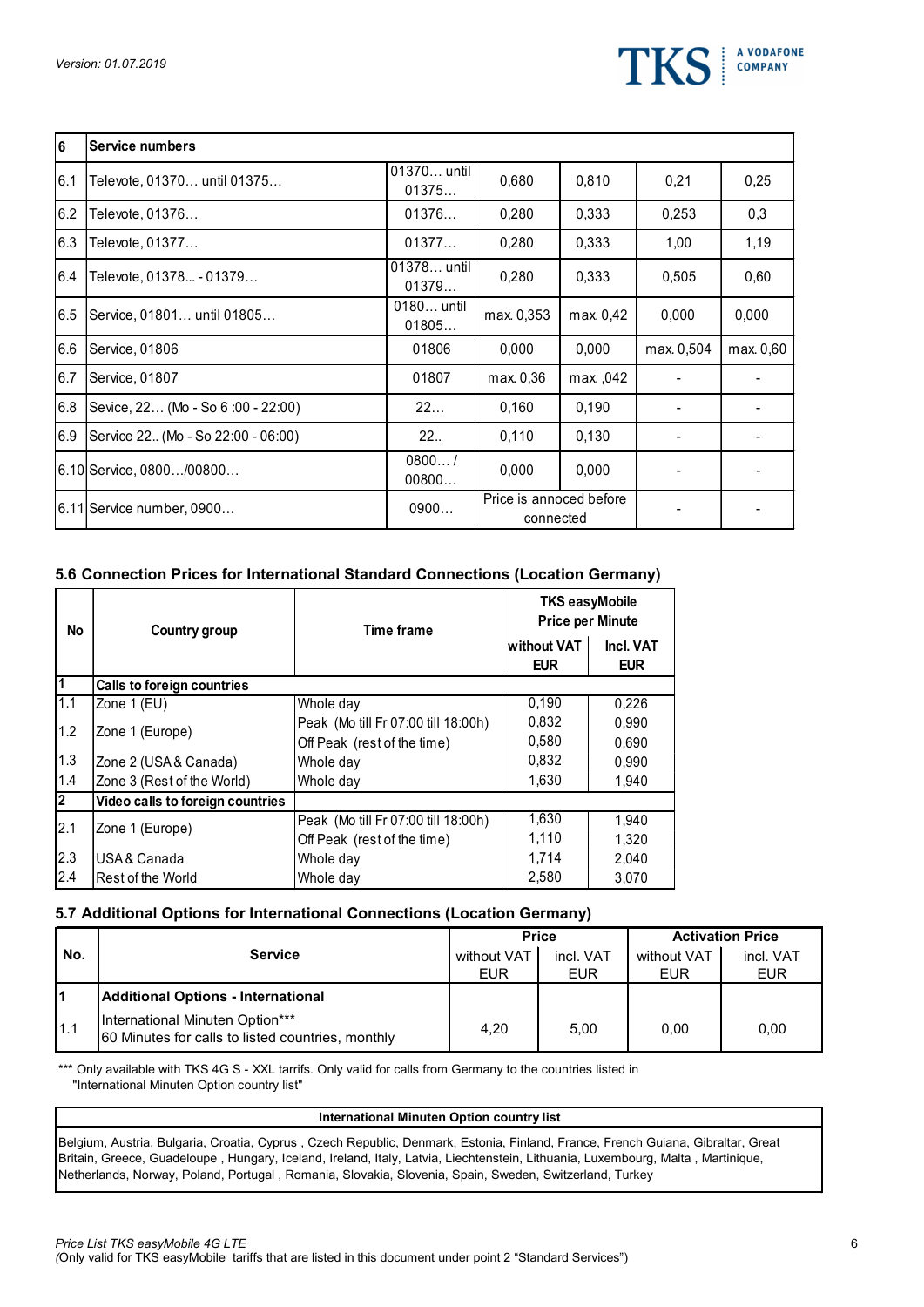

# 5.8 Connection Prices for International Standard Connections (Roaming)

|                         |                                                                                    |                                            | <b>TKS</b>     |
|-------------------------|------------------------------------------------------------------------------------|--------------------------------------------|----------------|
|                         | 5.8 Connection Prices for International Standard Connections (Roaming)             | <b>TKS easyMobile</b>                      |                |
| No                      | <b>Country group</b>                                                               | <b>Price per Minute</b><br>without VAT EUR | Incl. VAT      |
|                         |                                                                                    |                                            | <b>EUR</b>     |
| 1                       | Calls made outside of Germany (Roaming) - only with Vodafone Partner network       |                                            |                |
| 1.2                     | <b>EU</b>                                                                          |                                            |                |
| 1.2.1                   | 4G LTE smartphone tariff                                                           | 0,000                                      | 0,000          |
| 1.2.2                   | ECO Start (within tariff buget)                                                    | 0,000                                      | 0,000          |
| 1.2.3                   | ECO Start (exceeding the tariff buget)                                             | 0,160                                      | 0,190          |
| 1.2.3                   | ECO Flat                                                                           | 0,000                                      | 0,000          |
| 1.3                     | Europe 1                                                                           | 0,916                                      | 1,090          |
| 1.4                     | Europe 2, USA & Canada                                                             | 1,471                                      | 1,750          |
| 1.5                     | World 1                                                                            | 2,295                                      | 2,730          |
| 1.6                     | World 2                                                                            | 4,606                                      | 5,480          |
| $\overline{\mathbf{2}}$ | Calls received outside of Germany (Roaming) - only with Vodafone Partner network   |                                            |                |
| 2.1                     | <b>EU</b>                                                                          |                                            |                |
| 2.1.1                   | 4G LTE smartphone tariff                                                           | 0,000                                      | 0,000          |
| 2.1.2                   | ECO Start (within tariff buget)                                                    | 0,000                                      | 0,000          |
| 2.1.3                   | ECO Start (exceeding the tariff buget)                                             | 0,000                                      | 0,000          |
| 2.1.4                   | ECO Flat                                                                           | 0,000                                      | 0,000          |
| 2.2                     | Europe                                                                             | 0,614                                      | 0,730          |
| 2.3                     | <b>IUSA, Canada</b>                                                                | 0,706                                      | 0,840          |
| 2.4                     | Rest of the World                                                                  | 1,530                                      | 1,820          |
| 3                       | Outgoing text messages outside of Germany (Roaming) - only with VF Partner network |                                            |                |
|                         |                                                                                    |                                            |                |
| 3.1                     | <b>EU</b>                                                                          |                                            |                |
| 3.1.1                   | 4G LTE smartphone tariff                                                           | 0,000                                      | 0,000          |
| 3.1.2<br>3.1.3          | ECO Start (within tariff buget)<br>ECO Start (exceeding the tariff buget)          | 0,017<br>0,059                             | 0,020<br>0,070 |
|                         | ECO Flat                                                                           | 0,017                                      | 0,020          |
| 3.1.4<br>3.2            | All other countries                                                                |                                            | 0,490          |
|                         |                                                                                    | 0,412                                      |                |
| 4                       | Incoming text messages outside of Germany (Roaming) - only with VF Partner network |                                            |                |
| 4.1                     | All countries                                                                      | 0,000                                      | 0,000          |
| 5                       | Outgoing MMS outside of Germany (Roaming) - only with VF Partner networks          |                                            |                |
| 5.1                     | <b>EU</b>                                                                          |                                            |                |
| 5.1.1                   | 4G LTE smartphone tariff                                                           | 0,050                                      | 0,060          |
| 5.1.2                   | ECO Start (within tariff buget)                                                    | 0,050                                      | 0,060          |
| 5.1.3                   | ECO Start (exceeding the tariff buget)                                             | 0,202                                      | 0,240          |
| 5.1.4                   | ECO Flat                                                                           | 0,050                                      | 0,060          |
| 5.2                     | Switzerland                                                                        | 0,831                                      | 0,990          |
| 5.3                     | Rest of the World                                                                  | 0,109                                      | 0,129          |
| 6                       | Incoming MMS outside of Germany (Roaming) - only with VF Partner networks          |                                            |                |
| 6.1                     | leu                                                                                | 0,000                                      | 0,000          |
| 6.2                     | Switzerland                                                                        | 0,000                                      | 0,000          |
| 6.3                     | Rest of the World                                                                  | 0,664                                      | 0,790          |
| $\overline{7}$          | Data usage outside of Germany (Roaming) - only with VF Partner networks            |                                            |                |
|                         |                                                                                    |                                            |                |
| 7.1                     | EU - Data usage according to the original plan                                     | 0,000                                      | 0,000          |
| 7.2                     | Rest of the World                                                                  | Refer to 5.9 Additional Roaming Options    |                |
|                         |                                                                                    |                                            |                |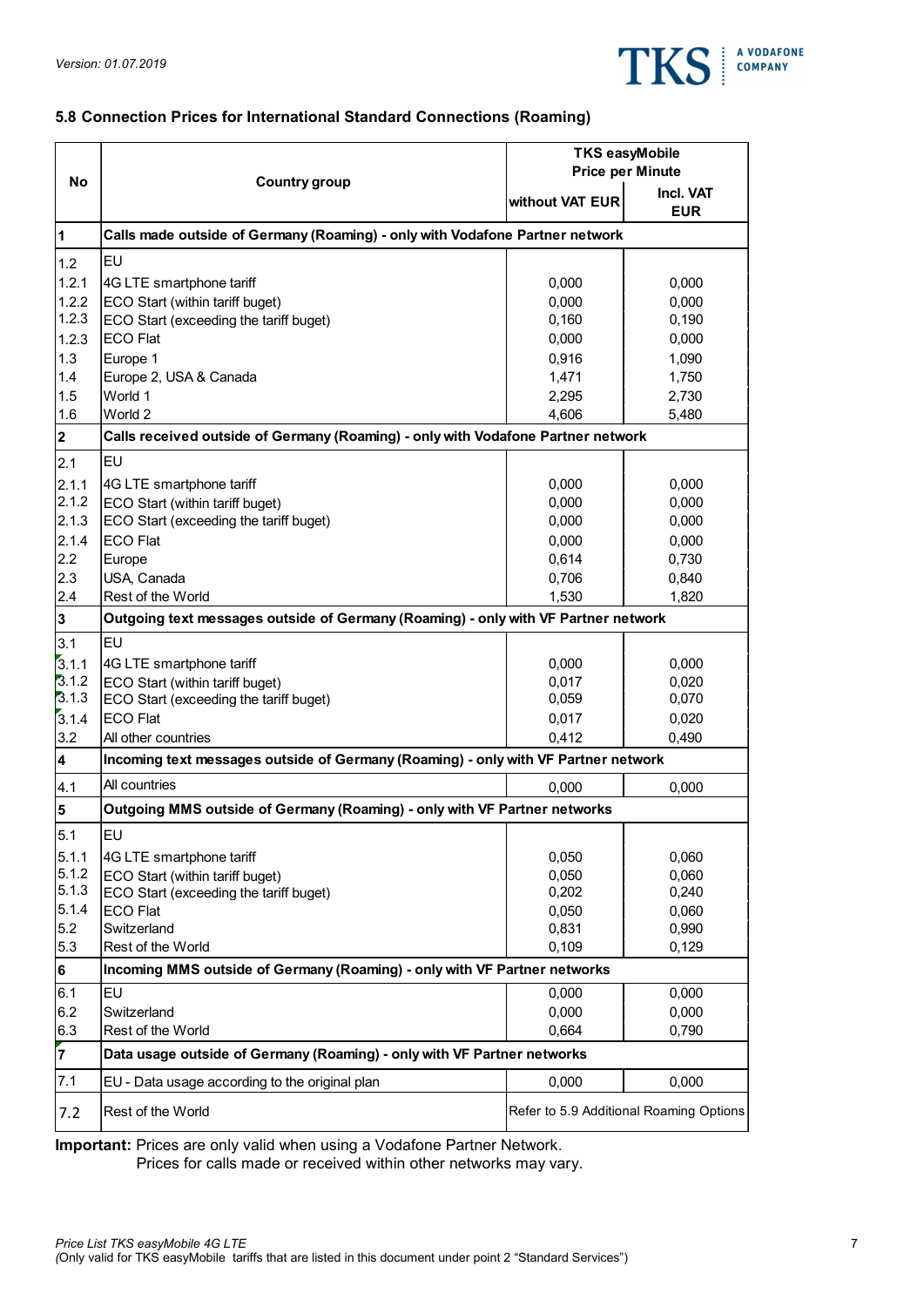

# 5.9 Additional Roaming Options

|                            | Version: 01.07.2019                                                                                                                                                                                                                                                                                                                                                                                                                                                                                                                  |                           |                         | TK.                       | <b>A VODAFONE</b><br><b>COMPANY</b> |
|----------------------------|--------------------------------------------------------------------------------------------------------------------------------------------------------------------------------------------------------------------------------------------------------------------------------------------------------------------------------------------------------------------------------------------------------------------------------------------------------------------------------------------------------------------------------------|---------------------------|-------------------------|---------------------------|-------------------------------------|
|                            | 5.9 Additional Roaming Options                                                                                                                                                                                                                                                                                                                                                                                                                                                                                                       | <b>Price</b>              |                         |                           | <b>Activation Price</b>             |
| No.                        | <b>Service</b>                                                                                                                                                                                                                                                                                                                                                                                                                                                                                                                       | without VAT<br><b>EUR</b> | incl. VAT<br><b>EUR</b> | without VAT<br><b>EUR</b> | incl. VAT<br><b>EUR</b>             |
| $\mathsf{I}_1$             | <b>Additional Options - Roaming</b><br>easyTravel Day EU****<br>(only available with TKS Eco Flat), daily                                                                                                                                                                                                                                                                                                                                                                                                                            | 5,04                      | 5,99                    | 0,00                      | 0,00                                |
| $\overline{\phantom{a}}^2$ | easyTravel Day Turkey, Switzerland, USA & Canada<br>(only available with TKS 4G & 4G LTE tariffs), daily                                                                                                                                                                                                                                                                                                                                                                                                                             | 5,04                      | 5,99                    | 0,00                      | 0,00                                |
| $\overline{3}$             | easyTravel Day Turkey, Switzerland, USA & Canada<br>(only available with TKS Eco Start), daily                                                                                                                                                                                                                                                                                                                                                                                                                                       | 8,40                      | 9,99                    | 0,00                      | 0,00                                |
| $\overline{A}$             | easyTravel Week Turkey, Switzerland, USA&<br>Canada (only available with TKS 4G & 4G LTE<br>tariffs) weekly                                                                                                                                                                                                                                                                                                                                                                                                                          | 16,80                     | 19,99                   | 0,00                      | 0,00                                |
| $\frac{1}{5}$              | ReisePaket World Day****<br>(only available with TKS 4G tariffs), daily                                                                                                                                                                                                                                                                                                                                                                                                                                                              | 6,71                      | 7,99                    | 0,00                      | 0,00                                |
| l6                         | ReisePaket World Week****<br>(only availbale with TKS 4G tarrifs), weekly                                                                                                                                                                                                                                                                                                                                                                                                                                                            | 25,20                     | 29,99                   | 0,00                      | 0,00                                |
| $\mathbf{r}_{7}$           | ReisePaket Plus EU****<br>(only available with TKS Eco Start)                                                                                                                                                                                                                                                                                                                                                                                                                                                                        | 2,51                      | 2,99                    | 0,00                      | 0,00                                |
| $\vert_{8}$                | ReisePaket Plus Turkey, Switzerland, USA &<br>Canada (only available with TKS Eco Start)                                                                                                                                                                                                                                                                                                                                                                                                                                             | 5,04                      | 5,99                    | 0,00                      | 0,00                                |
|                            | **** only available in listed countries. These options have to be requested in the respective country per SMS by the customer.                                                                                                                                                                                                                                                                                                                                                                                                       |                           |                         |                           |                                     |
|                            | easyTravel EU country list                                                                                                                                                                                                                                                                                                                                                                                                                                                                                                           |                           |                         |                           |                                     |
|                            | Andorra, Austria, Belgium, Bulgaria, Croatia, Cyprus (not including North Cyprus), Czech Republic, Denmark, Estonia, Faroe<br>Islands, Finland, France (not including Monaco), French Guiana, French West Indies, Gibraltar, Great Britain, Greece,<br>Guadeloupe, Guernsey (GB), Hungary, Iceland, Ireland, Isle of Man (GB), Italy, Jersey, La Reunion, Latvia, Liechtenstein,<br>Lithuania, Luxembourg, Malta, Martinique, Netherlands, Norw ay, Poland, Portugal, Romania, San Marino, Slovenia, Slovakia,<br>Spain, and Sw eden |                           |                         |                           |                                     |
|                            | Reisepaket World country list                                                                                                                                                                                                                                                                                                                                                                                                                                                                                                        |                           |                         |                           |                                     |

#### easyTravel EU country list

#### Reisepaket World country list

Afghanistan, Albania, Algeria, Antigua and Barbuda, Argentina, Armenia, Aruba, Australia, Azerbaijan, Bahrain, Bangladesh, Barbados, Belarus, Bermuda, Brazil, British Virgin Islands, Bosnia and Herzegovina, Brunei Darusslam, Cambodia, Cayman Island, Chile, China, Colombia, Costa Rica, Curacao (Netherlands Antilles), Democratic Republic of the Congo, Dominican Republic, Ecuador, Egypt, EL Salvador, Fiji, Georgia, Ghana, Guatemala, Guyana, Honduras, Hong Kong, India, Indonesia, Iran (Republic Republic Republic Diversion (Islamic Republic Of Diversion Control Control Control Control Control Control Control Control Control Control Control Control Control Control Control Control Control Control Control C Control and the EU and the EU and the EU and the EU and the EU and the EU and the EU and the EU and the EU and the EU and the EU and the EU and the EU and the EU and the EU and the EU and the EU and the EU and the EU and t Nicara-Pakistan, Plancar, Oman, Palestinian Territory, Bandal Coman, Palestinian Palestinian Territorius, 2003<br>
Satisfandian Palestinian Territorius, Switzantand, USA & 5,04 5,99<br>
Canada (omi) available with TKS Eco Start Saint Lucia, Saint Vincent, Saudi Arabia, Serbia, Singapore, South Africa, South Korea, Sri Lanka, Surinam, Tajikistan, Tanzania, Taiw an, Thailand, Trinidad and Tobago, Tunisia, Turks and Caicos Islands, Ukraine, Uruguay, and United Arab Emirates, Zambia Andorra, Austra, Begarn, Bugara, Coata, Rynes (no moduling North Cyptus), Czech tepubuto, Demnet, Latom, Faron<br>Mistrofa, Fristof, Frisch, Poland, Poland, Poland, Poland, Poland, Poland, Poland, Poland, Poland, Romania, Sun

#### ReisePaket Plus EU country list

Andorra, Austria, Belgium, Bulgaria, Croatia, Cyprus (not including North Cyprus), Czech Republic, Denmark, Estonia, Faroe Islands, Finland, France (not including Monaco), French Guiana, Gibraltar, Great Britain, Greece, Guadeloupe, Guernsey (GB), Hungary, Iceland, Ireland, Isle of Man (GB), Italy, Jersey, Latvia, Liechtenstein, Lithuania, Luxembourg, Malta, Martinique,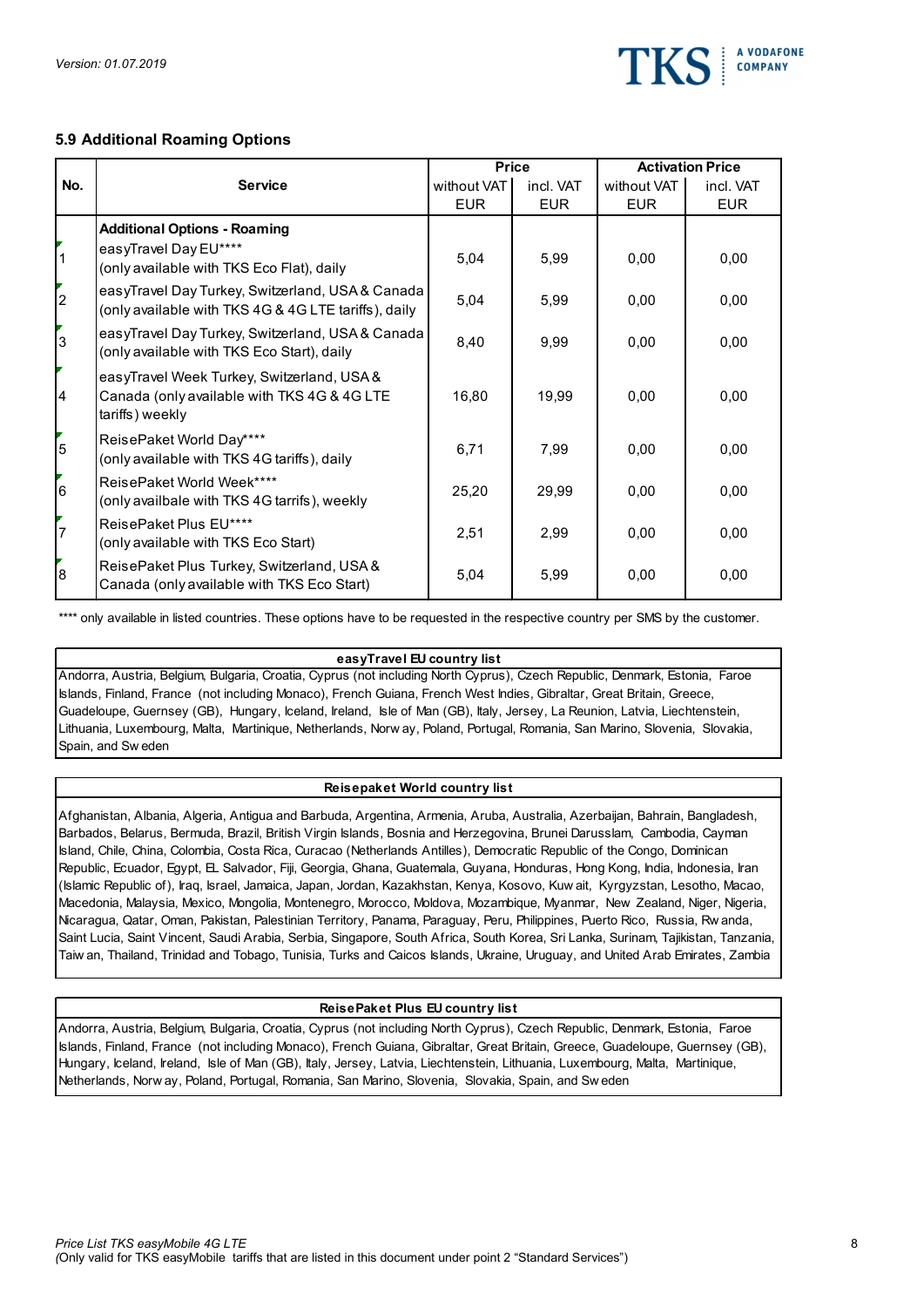

# 5.10 Country Overview

| No       | <b>Country</b>                                  | Zone for<br><b>International calls</b> | Country group for<br>outgoing calls<br>(Roaming) | Country group for<br>incoming calls<br>(Roaming) | Zone for<br>data usage<br>(Roaming) |
|----------|-------------------------------------------------|----------------------------------------|--------------------------------------------------|--------------------------------------------------|-------------------------------------|
| 1        | Afghanistan                                     | Rest of the World                      | World 1                                          | Rest of the World                                | 3                                   |
| 2        | Albania                                         | Zone 2 (Europe)                        | Europe 2, USA & Canada                           | Europe                                           | $\overline{2}$                      |
| 3        | Algeria                                         | Zone 2 (Europe)                        | World 1                                          | Europe                                           | 3                                   |
| 4        | Andorra                                         | Zone 2 (Europe)                        | Europe 1                                         | Europe                                           |                                     |
| 5        | Angola                                          | Rest of the World                      | World 1                                          | Rest of the World                                | 3                                   |
| 6        | Antigua & Barbuda                               | Rest of the World                      | World 2                                          | Rest of the World                                | 4                                   |
| 7        | Argentina                                       | Rest of the World                      | World 1                                          | Rest of the World                                | 3                                   |
| 8        | Armenia                                         | Rest of the World                      | World 1                                          | Rest of the World                                | 3                                   |
| 9        | Aruba                                           | Rest of the World                      | World 1                                          | Rest of the World                                |                                     |
| 10       | Australia                                       | Rest of the World                      | World 1                                          | Rest of the World                                | 3                                   |
| 11       | Austria                                         | Zone 1 (EU)                            | EU                                               | EU                                               | EU                                  |
| 12       | Autonomous Palestinian                          | Zone 2 (Europe)                        | World 1                                          | Europe                                           | 3                                   |
| 13       | Azerbaijan                                      | Rest of the World                      | World 2                                          | Rest of the World                                | 4                                   |
| 14       | <b>Bahamas</b>                                  | Rest of the World                      | World 2                                          | Rest of the World                                | 3                                   |
| 15       | <b>Bahrain</b>                                  | Rest of the World                      | World 1                                          | Rest of the World                                | 3                                   |
| 16       | Bangladesh                                      | Rest of the World                      | World 2                                          | Rest of the World                                | 4                                   |
| 17       | <b>Barbados</b>                                 | Rest of the World                      | World 1                                          | Rest of the World                                | $\ensuremath{\mathsf{3}}$           |
| 18       | <b>Belarus</b>                                  | Zone 2 (Europe)                        | World 1                                          | Europe                                           | 3                                   |
| 19       | Belgium                                         | Zone 1 (EU)                            | EU                                               | EU                                               | EU                                  |
| 20       | <b>Belize</b>                                   | Rest of the World                      | World 2                                          | Rest of the World                                |                                     |
| 21       | Benin                                           | Rest of the World                      | World 2                                          | Rest of the World                                | 4                                   |
| 22       | <b>Bermuda</b>                                  | Rest of the World                      | World 1                                          | Rest of the World                                | 3                                   |
| 23       | <b>Bhutan</b>                                   | Rest of the World                      | World 2                                          | Rest of the World                                |                                     |
| 24       | <b>Bolivia</b>                                  | Rest of the World                      | World 1                                          | Rest of the World                                | 3                                   |
| 25       | Bosnia and Herzegovina                          | Zone 2 (Europe)                        | Europe 2, USA & Canada                           | Europe                                           | $\overline{2}$                      |
| 27       | Botswana                                        | Rest of the World                      | World 1                                          | Rest of the World                                |                                     |
| 28       | Brazil                                          | Rest of the World                      | World 1                                          | Rest of the World                                | 3                                   |
| 29       | <b>British Virgin Islands</b>                   | Rest of the World                      | World 1                                          | Rest of the World                                |                                     |
| 30       | <b>Brunei</b>                                   | Rest of the World                      | World 1                                          | Rest of the World                                | 3                                   |
| 32       | <b>Bulgaria</b>                                 | Zone 1 (EU)                            | EU                                               | EU                                               | EU                                  |
| 33       | <b>Burkina Faso</b>                             | Rest of the World                      | World 1                                          | Rest of the World                                | 3                                   |
| 34       | <b>Burundi</b>                                  | Rest of the World                      | World 1                                          | Rest of the World                                |                                     |
| 35       | Cambodia                                        | Rest of the World                      | World 2                                          | Rest of the World                                | 4                                   |
| 36       | Cameroon                                        | Rest of the World                      | World 1                                          | Rest of the World<br>USA/Canada                  | 3                                   |
| 37       | Canada                                          | USA/Canada<br>Rest of the World        | Europe 2, USA & Canada                           | Rest of the World                                | $\overline{c}$<br>3                 |
| 38       | Cape Verde Islands                              |                                        | World 2                                          |                                                  |                                     |
| 40       | Cayman Island                                   | Rest of the World                      | World 1                                          | Rest of the World                                | 3                                   |
| 41<br>42 | Chad<br>Chile                                   | Rest of the World                      | World 2                                          | Rest of the World                                | 4<br>3                              |
|          |                                                 | Rest of the World                      | World 1                                          | Rest of the World                                |                                     |
| 43       | China                                           | Rest of the World                      | World 1                                          | Rest of the World                                | 3                                   |
| 44       | Colombia                                        | Rest of the World                      | World 1                                          | Rest of the World                                | 3                                   |
| 45       | Dem Republic of Congo                           | Rest of the World                      | World 1                                          | Rest of the World                                | $\ensuremath{\mathsf{3}}$           |
| 46       | Costa Rica                                      | Rest of the World                      | World 1                                          | Rest of the World                                | 3                                   |
| 48       | Croatia                                         | Zone 1 (EU)                            | EU                                               | EU                                               | EU                                  |
| 49       | Cuba                                            | Rest of the World                      | World 2                                          | Rest of the World                                | 4                                   |
| 50<br>51 | Curacao<br><b>Netherland Antilles</b>           | Rest of the World<br>Rest oft he World | World 1<br>World 1                               | Rest of the World<br>Rest of the World           | 3                                   |
|          |                                                 |                                        |                                                  |                                                  |                                     |
| 52       | Cyprus (excl. Turkish<br>Republic North Cyprus) | Zone 1 (EU)                            | EU                                               | EU                                               | EU                                  |
| 53       | Czech Republic                                  | Zone 1 (EU)                            | EU                                               | EU                                               | EU                                  |
| 54       | Denmark                                         | Zone 1 (EU)                            | EU                                               | EU                                               | EU                                  |
| 56       | Djibouti                                        | Rest of the World                      | World 1                                          | Rest of the World                                | $\hbox{--}$                         |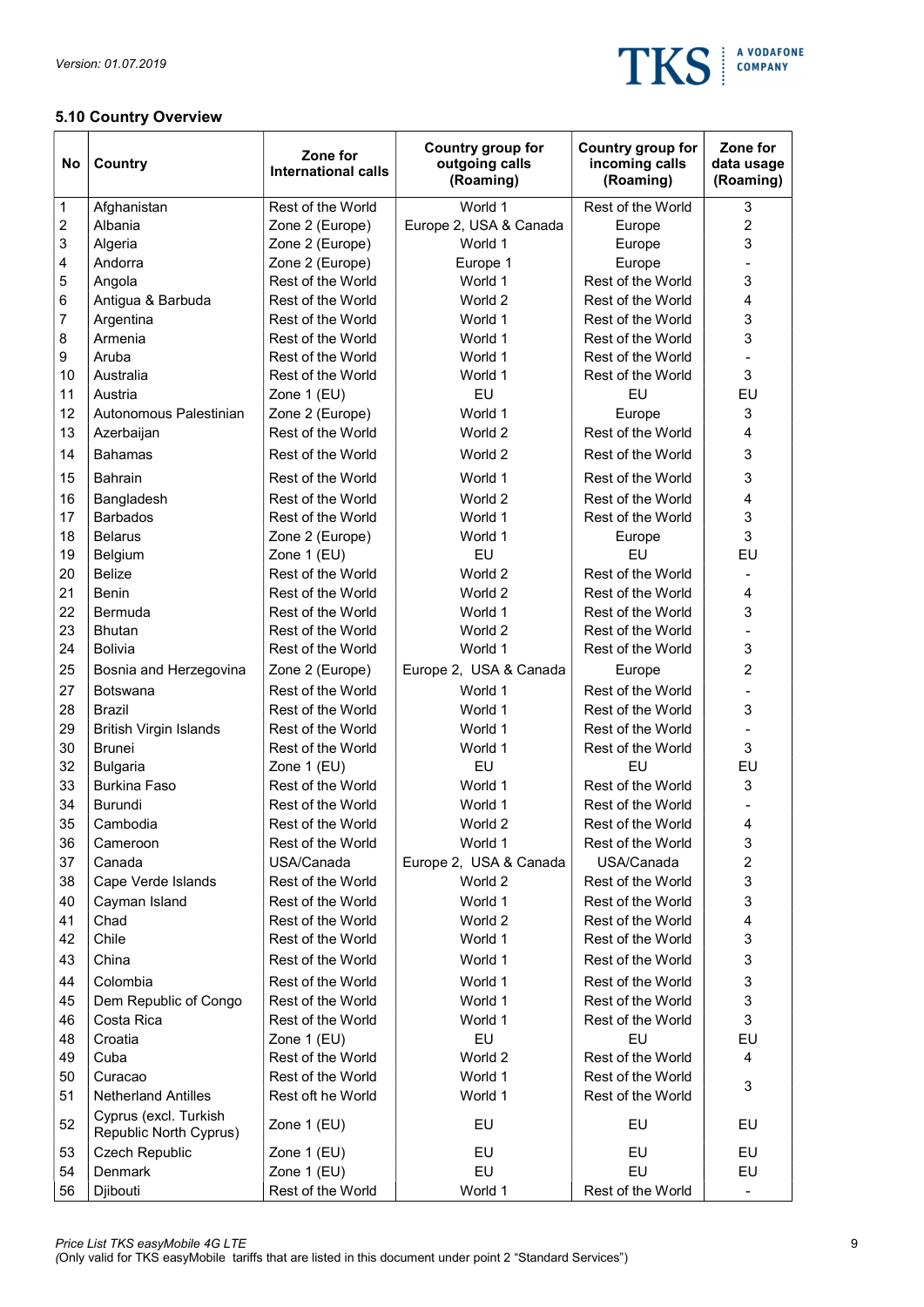

| No  | Country                  | Zone for<br><b>International calls</b> | Country group for<br>outgoing calls<br>(Roaming) | Country group for<br>incoming calls<br>(Roaming) | Zone for<br>data usage<br>(Roaming) |
|-----|--------------------------|----------------------------------------|--------------------------------------------------|--------------------------------------------------|-------------------------------------|
| 57  | Dominican Republic       | Rest of the World                      | World 1                                          | Rest of the World                                | 3                                   |
| 58  | <b>East Timor</b>        | Rest of the World                      | World 1                                          | Rest of the World                                |                                     |
| 59  | Ecuador                  | Rest of the World                      | World 1                                          | Rest of the World                                | 3                                   |
| 60  | Egypt                    | Zone 2 (Europe)                        | World 1                                          | Europe                                           | 3                                   |
| 61  | El Salvador              | Rest of the World                      | World 1                                          | Rest of the World                                |                                     |
| 63  | <b>Equatorial Guinea</b> | Rest of the World                      | World 2                                          | Rest of the World                                | $\overline{4}$                      |
| 64  | Estonia                  | Zone 1 (EU)                            | EU                                               | EU                                               | EU                                  |
| 65  | Ethiopia                 | Rest of the World                      | World 1                                          | Rest of the World                                |                                     |
| 66  | Faroe Islands            | Zone 2 (Europe)                        | Europe 1                                         | Europe                                           | 1                                   |
| 67  | Fiji                     | Rest of the World                      | World 1                                          | Rest of the World                                | 3                                   |
| 68  | Finland                  | Zone 1 (EU)                            | EU                                               | EU                                               | EU                                  |
| 69  | France                   | Zone 1 (EU)                            | EU                                               | EU                                               | EU                                  |
| 71  | French Guiana            | Rest of the World                      | EU                                               | EU                                               | EU                                  |
| 72  | French Polynesia         | Rest of the World                      | World 2                                          | Rest of the World                                | $\overline{4}$                      |
| 73  | French West Indies       | Zone 2 (Europe)                        | EU                                               | EU                                               | EU                                  |
| 74  | Gabon                    | Rest of the World                      | World 1                                          | Rest of the World                                | 3                                   |
| 75  | Gambia                   | Rest of the World                      | World 1                                          | Rest of the World                                |                                     |
| 76  | Georgia                  | Rest of the World                      | World 1                                          | Rest of the World                                | 3                                   |
| 77  | Ghana                    | Rest of the World                      | World 1                                          | Rest of the World                                | 3                                   |
| 79  | Gibraltar                | Zone 2 (Europe)                        | EU                                               | EU                                               | EU                                  |
| 80  | <b>Great Britain</b>     | Zone 1 (EU)                            | EU                                               | EU                                               | EU                                  |
| 81  | Greece                   | Zone 1 (EU)                            | EU                                               | EU                                               | EU                                  |
| 82  | Greenland                | Zone 2 (Europe)                        | Europe 1                                         | Rest of the World                                |                                     |
| 83  | Guadeloupe               | Rest of the World                      | EU                                               | EU                                               | EU                                  |
| 84  | Guam                     | Rest of the World                      | World 1                                          | Rest of the World                                | 3                                   |
| 85  | Guatemala                | Rest of the World                      | World 1                                          | Rest of the World                                | 3                                   |
| 87  | Guernsey (GB)            | Zone 2 (Europe)                        | Europe 1                                         | Europe                                           | 1                                   |
| 88  | Guinea                   | Rest of the World                      | World 1                                          | Rest of the World                                |                                     |
| 89  | Guyana                   | Rest of the World                      | World 1                                          | Rest of the World                                | 3                                   |
| 90  | Honduras                 | Rest of the World                      | World 1                                          | Rest of the World                                | 3                                   |
| 91  | Hongkong                 | Rest of the World                      | World 1                                          | Rest of the World                                | 3                                   |
| 92  | Hungary                  | Zone 1 (EU)                            | EU                                               | EU                                               | EU                                  |
| 94  | Iceland                  | Zone 1 (EU)                            | EU                                               | EU                                               | EU                                  |
| 95  | India                    | Rest of the World                      | World 1                                          | Rest of the World                                | 3                                   |
| 96  | Indonesia                | Rest of the World                      | World 2                                          | Rest of the World                                | $\overline{\mathbf{4}}$             |
| 97  | Iran                     | Rest of the World                      | World 1                                          | Rest of the World                                | 3                                   |
| 98  | Iraq                     | Rest of the World                      | World 1                                          | Rest of the World                                | 3                                   |
| 99  | Ireland                  | Zone 1 (EU)                            | EU                                               | EU                                               | EU                                  |
| 100 | Isle of Man (GB)         | Zone 2 (Europe)                        | Europe 1                                         | Europe                                           | 1                                   |
| 102 | Israel                   | Zone 2 (Europe)                        | World 1                                          | Europe                                           | $\mathsf 3$                         |
| 103 | Italy                    | Zone 1 (EU)                            | EU                                               | EU                                               | EU                                  |
| 104 | Ivory Coast              | Rest of the World                      | World 1                                          | Rest of the World                                | $\ensuremath{\mathsf{3}}$           |
| 105 | Jamaica                  | Rest of the World                      | World 1                                          | Rest of the World                                | 3                                   |
| 106 | Japan                    | Rest of the World                      | World 1                                          | Rest of the World                                | 3                                   |
| 107 | Jersey (GB)              | Zone 2 (Europe)                        | Europe 1                                         | Europe                                           | 1                                   |
| 109 | Jordan                   | Zone 2 (Europe)                        | World 1                                          | Europe                                           | 3                                   |
| 110 | Kazakhstan               | Rest of the World                      | World 1                                          | Rest of the World                                | 3                                   |
| 111 | Kenya                    | Rest of the World                      | World 2                                          | Rest of the World                                | 4                                   |
| 112 | Kosovo                   | Zone 2 (Europe)                        | Europe 2, USA & Canada                           | Europe                                           | $\overline{c}$                      |
| 113 | Kuwait                   | Rest of the World                      | World 1                                          | Rest of the World                                | 3                                   |
| 114 | Kyrgyzstan               | Rest of the World                      | World 1                                          | Rest of the World                                | 3                                   |
| 115 | La Reunion               | Rest of the World                      | EU                                               | EU                                               | EU                                  |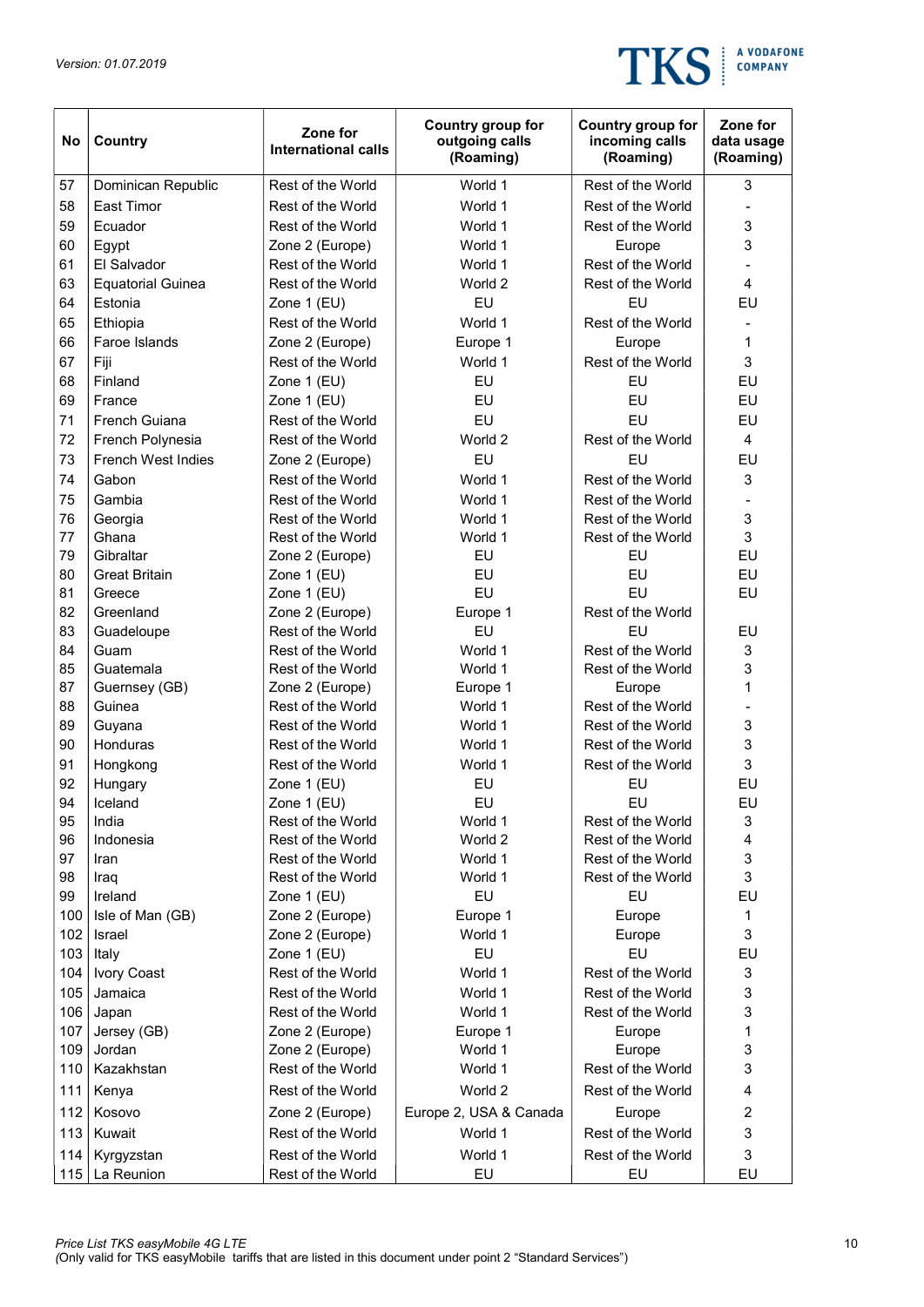

| No  | Country                     | Zone for<br><b>International calls</b> | Country group for<br>outgoing calls<br>(Roaming) | Country group for<br>incoming calls<br>(Roaming) | Zone for<br>data usage<br>(Roaming) |
|-----|-----------------------------|----------------------------------------|--------------------------------------------------|--------------------------------------------------|-------------------------------------|
| 117 | Laos                        | Rest of the World                      | World 1                                          | Rest of the World                                |                                     |
| 118 | Latvia                      | Zone 1 (EU)                            | EU                                               | EU                                               | EU                                  |
| 119 | Lebanon                     | Zone 2 (Europe)                        | World 1                                          | Europe                                           |                                     |
| 120 | Lesotho                     | Rest of the World                      | World 1                                          | Rest of the World                                | 3                                   |
| 121 | Liberia                     | Rest of the World                      | World 1                                          | Rest of the World                                | 3                                   |
| 122 | Libya                       | Zone 2 (Europe)                        | World 1                                          | Europe                                           | 3                                   |
| 123 | Liechtenstein               | Zone 1 (EU)                            | EU                                               | EU                                               | EU                                  |
| 125 | Lithuania                   | Zone 1 (EU)                            | EU                                               | EU                                               | EU                                  |
| 126 | Luxembourg                  | Zone 1 (EU)                            | EU                                               | EU                                               | EU                                  |
| 127 | Macau                       | Rest of the World                      | World 1                                          | Rest of the World                                | 3                                   |
| 128 | Macedonia                   | Zone 2 (Europe)                        | Europe 2, USA & Canada                           | Europe                                           | $\overline{c}$                      |
| 129 | Madagascar                  | Rest of the World                      | World 1                                          | Rest of the World                                | 3                                   |
| 130 | Malawi                      | Rest of the World                      | World 1                                          | Rest of the World                                | 3                                   |
| 132 | Malaysia                    | Rest of the World                      | World 1                                          | Rest of the World                                | 3                                   |
| 133 | Mali                        | Rest of the World                      | World 1                                          | Rest of the World                                | 3                                   |
| 134 | Malta                       | Zone 1 (EU)                            | EU                                               | EU                                               | EU                                  |
| 135 | <b>Maritime Services</b>    | Rest of the World                      | World 2                                          | Rest of the World                                | 4                                   |
| 136 | Martinique                  | Rest of the World                      | EU                                               | EU                                               | EU                                  |
| 137 | Mauritania                  | Rest of the World                      | World 1                                          | Rest of the World                                |                                     |
| 138 | <b>Mauritius</b>            | Rest of the World                      | World 2                                          | Rest of the World                                | 4                                   |
| 140 | Mexico                      | Rest of the World                      | World 2                                          | Rest of the World                                | 4                                   |
| 141 | Moldova                     | Zone 2 (Europe)                        | Europe 2, USA & Canada                           | Europe                                           | $\overline{c}$                      |
| 142 | Monaco                      | Rest of the World                      | Europe 1                                         | Europe                                           | 1                                   |
| 143 | Mongolia                    | Rest of the World                      | World 2                                          | Rest of the World                                | 4                                   |
| 144 | Montenegro                  | Zone 2 (Europe)                        | World 2                                          | Europe                                           | 4                                   |
| 145 | Morocco                     | Zone 2 (Europe)                        | World 1                                          | Europe                                           | 3                                   |
| 146 | Mozambique                  | Rest of the World                      | World 2                                          | Rest of the World                                | 4                                   |
| 148 | Myanmar                     | Rest of the World                      | World 1                                          | Rest of the World                                | 3                                   |
| 149 | Namibia                     | Rest of the World                      | World 1                                          | Rest of the World                                | 3                                   |
| 150 | Nepal                       | Rest of the World                      | World 1                                          | Rest of the World                                | 3                                   |
| 151 | Netherlands                 | Zone 1 (EU)                            | EU                                               | EU                                               | EU                                  |
| 152 | <b>Netherlands Antilles</b> | Rest of the World                      | World 1                                          | Rest of the World                                |                                     |
| 153 | New Caledonia               | Rest of the World                      | World 1                                          | Rest of the World                                |                                     |
| 154 | New Zealand                 | Rest of the World                      | World 1                                          | Rest of the World                                | 3                                   |
| 156 | Nicaragua                   | Rest of the World                      | World 2                                          | Rest of the World                                | 4                                   |
| 157 | Niger                       | Rest of the World                      | World 1                                          | Rest of the World                                | 3                                   |
| 158 | Nigeria                     | Rest of the World                      | World 1                                          | Rest of the World                                | 3                                   |
| 159 | Norfolk Island              | Rest of the World                      | World 1                                          | Rest of the World                                |                                     |
| 160 | Norway                      | Zone 1 (EU)                            | EU                                               | EU                                               | EU                                  |
| 161 | Oman                        | Rest of the World                      | World 1                                          | Rest of the World                                | 3                                   |
| 163 | Pakistan                    | Rest of the World                      | World 1                                          | Rest of the World                                | 3                                   |
| 164 | Panama                      | Rest of the World                      | World 1                                          | Rest of the World                                | 3                                   |
| 165 | Papua New Guinea            | Rest of the World                      | World 1                                          | Rest of the World                                | 3                                   |
| 166 | Paraguay                    | Rest of the World                      | World 1                                          | Rest of the World                                | 3                                   |
| 167 | Peru                        | Rest of the World                      | World 1                                          | Rest of the World                                | 3                                   |
| 168 | Philippines                 | Rest of the World                      | World 2                                          | Rest of the World                                | 4                                   |
| 169 | Poland                      | Zone 1 (EU)                            | EU                                               | EU                                               | EU                                  |
| 171 | Portugal                    | Zone 1 (EU)                            | EU                                               | EU                                               | EU                                  |
| 172 | Puerto Rico                 | Rest of the World                      | World 1                                          | Rest of the World                                | 3                                   |
| 173 | Qatar                       | Rest of the World                      | World 1                                          | Rest of the World                                | 3                                   |
| 174 | Republic of the Congo       | Rest of the World                      | World 2                                          | Rest of the World                                | 4                                   |
| 175 | Roaming in an Aircraft      | Rest of the World                      | World 2                                          | Rest of the World                                | 4                                   |
| 176 | Romania                     | Zone 1 (EU)                            | EU                                               | EU                                               | EU                                  |